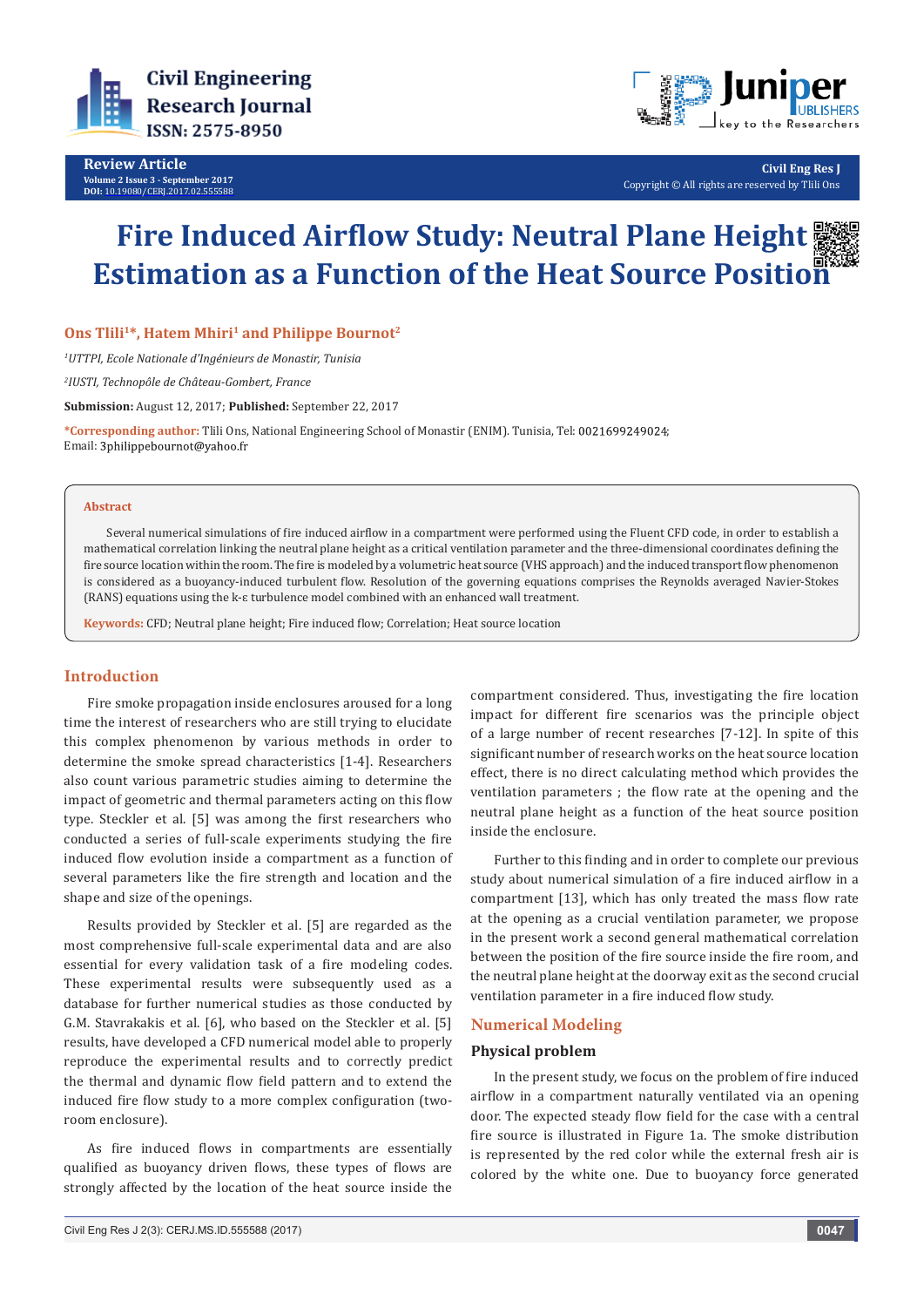around the heat source, the fresh air enters into the room by the low part of the doorway with a flow rate noted  $\rm (m_{\rm a})$  shears or entrains some gas from the hot upper layer at a rate of  $\rm (m_{_{g}}).$  This process leads to the formation of the so- called cold lower layer and the hot upper layer. Opening mass flow rates are determined by integrating the local mass velocities ( ) over the area of the door opening (H) either above or below the zero velocity plane, the so called neutral plane height (N) characterizing the height of the boundary between hot and cold layers.



#### **Geometry and mesh**

Basing on the fire room configuration adopted by Steckler et al. [5], the geometry developed in this work consists of a room  $(2.8 \times 2.8 \times 2.18 \text{ m}^3)$  with a centrally located cubic burner  $(0.3 \times 0.3 \times 0.3 \text{ m}^3)$  as it can be shown in Figure 1b. The burner is modeled by a volumetric heat source (VHS approach) emitting a total heat releasing rate of 62.9kW. The fire room is naturally

| x variable (m), $y=0.2m$ , $z=1.25m$ |     |  |     |                                         | $x = 1.25$ m, $y = 0.2$ m, z variable (m) |     |  |     |  |
|--------------------------------------|-----|--|-----|-----------------------------------------|-------------------------------------------|-----|--|-----|--|
| $0.2^{\circ}$                        | 0.5 |  | 1.5 |                                         | 0.2                                       | 0.5 |  | 1.5 |  |
| x variable(m), $y=0.6$ m, $z=1.25$ m |     |  |     | $x = 1.25$ m, $y=0.6$ m, z variable (m) |                                           |     |  |     |  |
| $0.2^{\circ}$                        | 0.5 |  | 1.5 |                                         | 0.2                                       | 0.5 |  | 1.5 |  |
| x variable(m), $y=1m$ , $z=1.25m$    |     |  |     |                                         | $x=1.25$ m, $y=1$ m, z variable (m)       |     |  |     |  |
| $0.2^{\circ}$                        | 0.5 |  | 1.5 |                                         | 0.2                                       | 0.5 |  | 1.5 |  |
| x variable(m), $y=1.4$ m, $z=1.25$ m |     |  |     |                                         | $x = 1.25$ m, $y = 1.4$ m, z variable (m) |     |  |     |  |
| 0.2                                  | 0.5 |  | 1.5 |                                         | 0.2                                       | 0.5 |  | 1.5 |  |

|  | <b>Table 1: Heat Source Locations Tested.</b> |  |
|--|-----------------------------------------------|--|
|  |                                               |  |

Further, the mesh grid is a little larger  $\left( \Delta X = \Delta Y = 10^{-2} \right)$ 

#### **Governing equations**

 Numerical simulation of the problem considered requires the resolution of the general conservation laws of mass momentum and energy namely the Navier-Stockes equations, performed taking into account the following assumptions:

- a) Steady State
- b) Turbulent regime
- c) Incompressible fluid (air)
- d) Boussinesq approximations

Given the Reynolds decomposition, the conservation

equations are written as follows:

I. Mass conservation:

$$
\frac{\partial \left(\overline{u_i}\right)}{x_i} = 0
$$

II. Momentum conservation:

$$
\overline{u_j}\frac{\partial \overline{u_i}}{x_j} = -\frac{1}{\rho}\frac{\partial \overline{P}}{\partial x_i} + \frac{\partial}{\partial x_i}\left(v\frac{\partial \overline{u_i}}{\partial x_j} - \overline{u_i'u_j'}\right) + \overline{f_i}
$$

 $u'_i\overline{u'_i}$  is the turbulent Reynolds stress term

ventilated via an opening door of dimensions (1.83×0.74 m<sup>2</sup> ) as it can be shown in Figure 1b. During the simulations several positions of this burner inside the compartment were investigated corresponding in each case to the variation of the height position (y -axis variation), the transverse position (z axis variation), and the longitudinal position (x- axis variation) presenting various locations where the fire may be triggered. The three dimensional coordinates of each source position tested during the simulations are given in Table 1. The mesh grid generated for this geometric configuration is formed by 658,000 cells strongly tight in the tiles, close to the heat source, at the

doorway and in the vicinity of the walls  $(A X = \Delta Y = 10^{-3})$ .

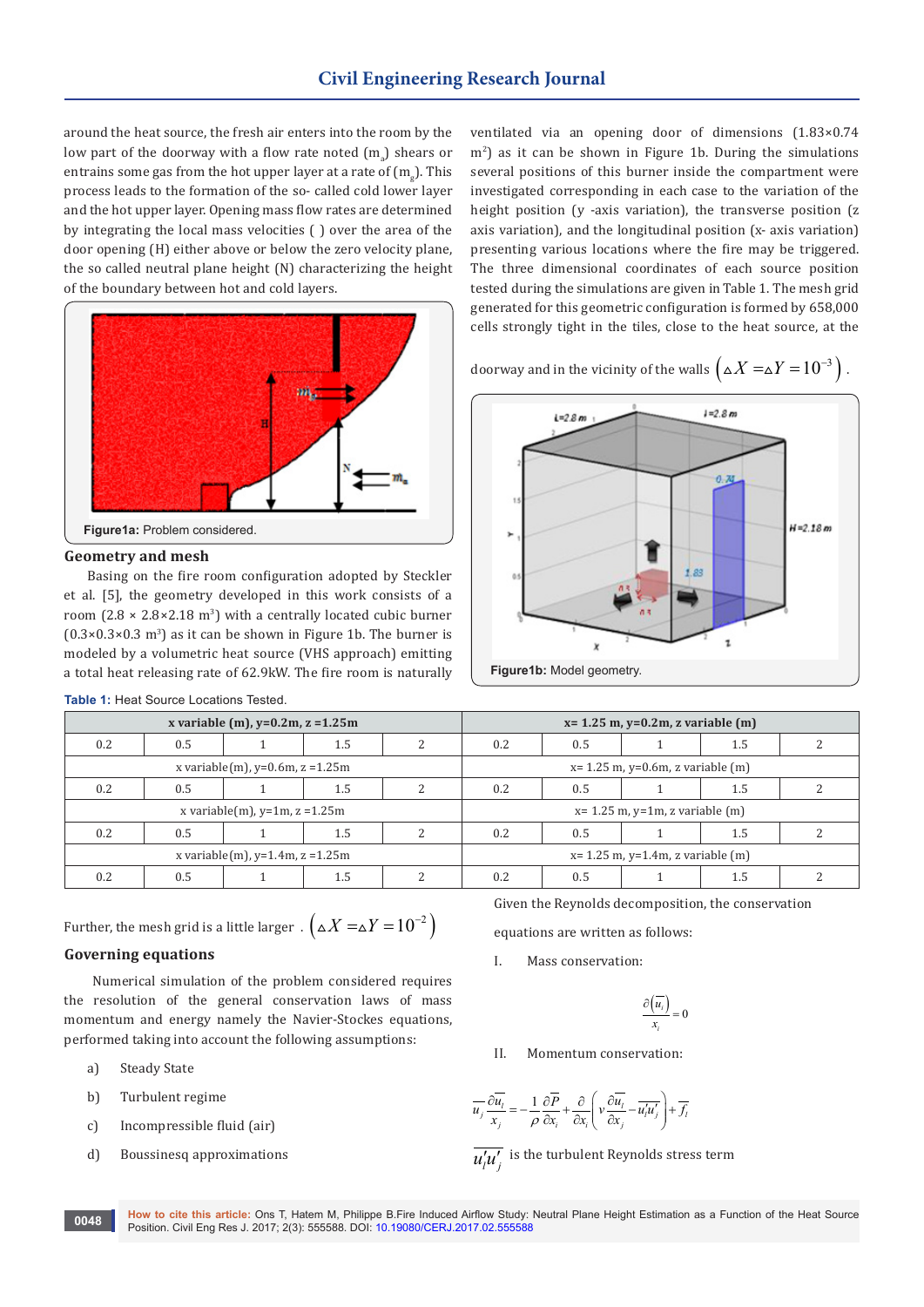$f_l$  is the buoyancy forces given by :  $f_i = \rho g_i$ 

 $\rho$  is the fluid density calculated using the Boussinesa relation :

$$
(\rho - \rho_0) \approx \rho_0 \beta (T - T_0)
$$

III. Energy conservation:

$$
\overline{u_j} \frac{\partial \overline{T}}{x_j} = \frac{\partial}{\partial x_i} \left( \alpha \frac{\partial \overline{T}}{\partial x_j} - \overline{u'_j T'} \right) + \frac{u_j}{\rho C_p} \frac{\partial \overline{P}}{\partial x_j}
$$

 $C_p^{}$  $\rho = \frac{\lambda}{\rho C_n}$  is the thermal diffusivity of the fluid **Boundary conditions**

Referring to the experimental data of Steckler et al. [5], the appropriate boundary conditions fixed at the domain limits are as follows:

- a. The walls of the compartment are considered adiabatic
- b. The burner is modeled as a volumetric heat source emitting a total power releasing of 62.9kW
- c. The velocity, the temperature and the pressure outside the computational domain are taken as equal to the ambient conditions (T=300 K, P=1.01325\*10<sup>05</sup> Pa).

#### **Computational details**

The numerical resolution of the problem is performed based on a finite volume method with the segregated solver to solve the time averaged Navier Stokes equations. The standard k-ε turbulence model coupled with the Enhanced Wall Treatment approach is used to treat turbulence effects, which validity and reliability in simulating fire induced airflows in compartments were proven satisfactory in our earlier work [14] since the discrepancy noted in the flow characteristics predictions does not exceed 3%, as compared the experimental results of Steckler et al. [5]. This modification (Enhanced Wall Treatment) enables to eliminate problems occurring at the walls vicinity and ensures better accuracy of the numerical results.

To ensure accuracy of the results, the convergence criteria for the continuity, velocity and turbulence terms has been fixed in residual values to be less than  $1e^{-0.4}$  while a value of  $1e^{-0.6}$  is imposed for the energy.

#### **Neutral Plane Calculation**

In a case of fire, the ventilation parameters; the mass flow rate at the opening and the neutral plane height are crucial to find out. Knowing that these parameters mainly depend on the heat release rate emitted by the fire source and its location within the configuration considered as mentioned in several research works [5,8-11,15], it would be interesting to look for a mathematical correlation linking these two parameters to both of these variables. Given that in our earlier work [13], we established a first mathematical correlation allowing to calculate the mass flow rate at the doorway according to the three-dimensional coordinates of the heat source within the fire room, we propose in this present work a second mathematical correlation enabling to calculate the neutral plane height according to the heat source location within the compartment fire studied as an important parameter in a fire induced flow study, since it since characterizes the height of the boundary separating the fresh air entrance and the toxic fumes exhausting through the door. An elevated height of the neutral plane ensures a greater extent for the fresh air entrance into the compartment

In order to establish a general mathematical correlation between the neutral plane height and the heat source position within the fire room, a dimensionless analysis must drawn up: The height of the fire room, H, is taken as the characteristic length, so the dimensionless coordinates variables defining the heat source position are set as:

$$
x_s^* = \frac{x}{H} \quad y_s^* = \frac{y}{H} \quad Z_s^* = \frac{z}{H}
$$

The dimensionless neutral plane height consequently becomes:

$$
N_s^* = \frac{N}{H}
$$

Results deduced from the various numerical simulations corresponding to the different heat source positions tested (Table 1) have provided a wide range of the neutral plane height. The different values of the neutral plane obtained, are varying according to the three-dimensional coordinates defining the heat source position within the fire room.

$$
N_{S}^{*}=B\times\left(x_{S}^{*}\right)^{a}\times\left(y_{S}^{*}\right)^{b}\times\left(Z_{S}^{*}\right)^{c}
$$

We represent in Figure 2, the evolution of the dimensionless neutral plane obtained according to the different positions of the heat source tested.

It can be clearly seen from Figure 2 that the neutral plane height decreases when the heat source is positioned at a higher

transversal (  $x^*_s$  ) or longitudinal position (  $Z^*_S$  ), however it increases with the increasing of the height position of the heat

source (  $y_{s}^{\ast}$  ). But in all cases, the dimensionless variable follows a power law as a function of three dimensionless variables. This evolution has prompted us to use a logarithmic scale enabling to better follow the dimensionless neutral plane height progress

 $(N^*)$  according to different dimensionless variables defining the heat source position inside the room. This logarithmic evolution is given in Figure 3.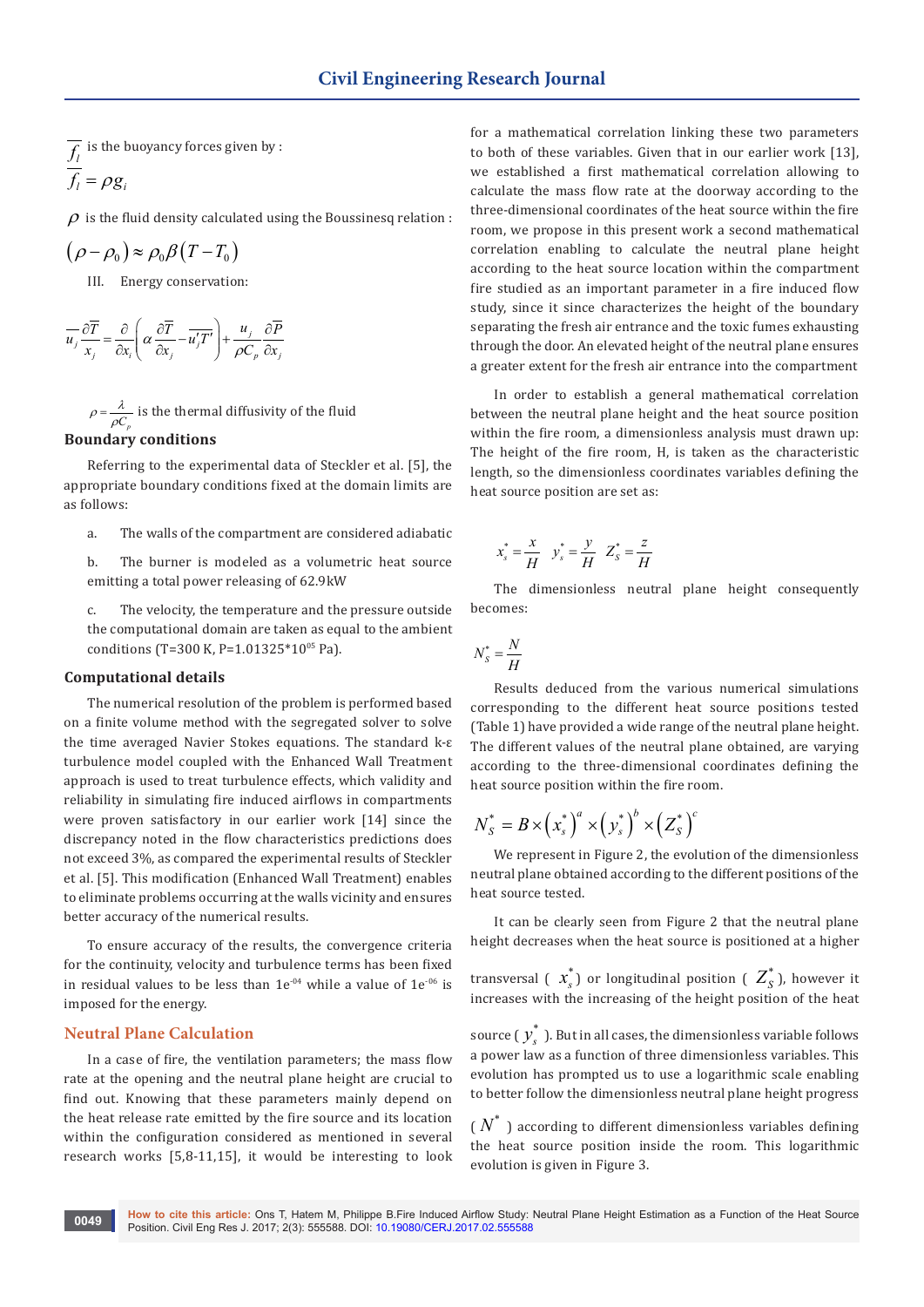

10050 How to cite this article: Ons T, Hatem M, Philippe B.Fire Induced Airflow Study: Neutral Plane Height Estimation as a Function of the Heat Source<br>Position. Civil Eng Res J. 2017; 2(3): 555588. DOI: 10.19080/CERJ.2017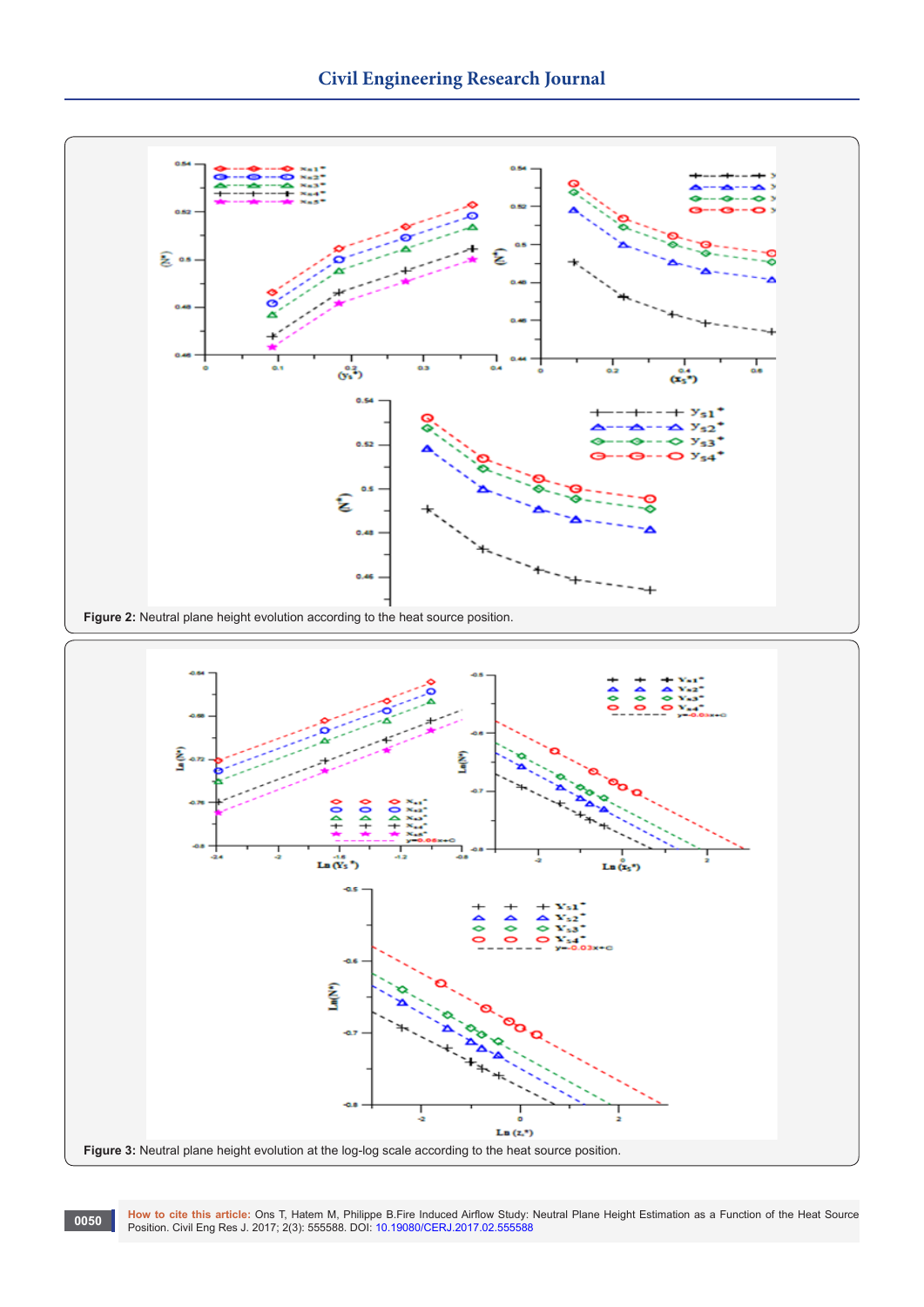Profiles shown in Figure 3, show that the dimensionless neutral plane height evolution is following a linear profile according to the three-dimensional coordinates defining the dimensionless heat source position, giving rise in each case to parallel lines having a same slope of -0.03 for the longitudinal and

transversal coordinates (  $\boldsymbol{x}_s^*$  ) and (  $\boldsymbol{Z}_S^*$  ) and 0.05 for the height

position (  $y_{s}^{\ast}$  ). Such linear logarithmic scale developments led us to seek a mathematical correlation between the neutral plane height and the dimensionless position of the heat source as follows:

The coefficients a, b and c are deducted from the slopes of the different parallel lines obtained in Figure 3, and are respectively -0.03, 0.05 and -0.03.

 We can finally represent the different neutral plane height obtained from the totality of the heat source positions tested (Table 1). This final evolution is given on Figure 4.



As it can be seen from Figure 4, the dimensionless neutral plane height corresponding to the heat source positions tested during simulations can be combined into a single linear line with a slope equal to 0.525.

This linear line represents correctly and well the evolution of the dimensionless neutral plane height (N\*) as a function of the heat source location since the coefficient of determination R2 is equal to 0.99. Finally, the neutral plane height can be expressed as a function of dimensionless heat source position by the following mathematical relationship:

$$
N_{S}^{*} = 0.525 \times (x_{S}^{*})^{-0.03} \times (y_{S}^{*}) \times (Z_{S}^{*})^{-0.03}
$$

The established mathematical correlation can perfectly provide the value the neutral plane height in case of fire, regardless of the position of the heat source inside the compartment, which represents a very useful outcome especially for compartment fire scenarios when the heat source triggering the fire is located at a distance from the floor such as the case

of a lamp, a computer or a heater rarely placed at the floor level, but usually on a table or at some height in the room. This finding would avoid engineers to optimize and to enhance fire safety measures in case of fire by determining with a simple and direct way the optimal location of smoke detectors or exhaust vents inside buildings by directly calculating the ventilation characteristics and the vents position for smoke extraction for each specific study especially without having to carry out any experimental measurements nor numerical simulations.

#### **Conclusion**

Based on the fact that the fire induced airflow in compartments mainly depends on the heat source position inside the considered configuration, and as a continuation of our earlier work [13], several CFD simulations were performed in order to find out a mathematical correlation that links the ventilation characteristics, primarily the neutral plane height at the doorway, to the heat source location within the compartment. Thus, The establishment of the mathematical correlation allowing to calculate the mass flow rate at the doorway according to the three-dimensional coordinates of the heat source within the fire room constitues the main finding of this research work. A CFD result obtained in this study has allowed establishing a general correlation able to calculate the neutral plane height through the doorway regardless the fire position within the fire room. Consequently, this result avoids future researches to conduct experiences or numerical simulations aiming to calculate this ventilation parameter especially when the heat source is placed at several locations in the fire room, which could be really useful to enhance fire safety measures and to provide the best location of smoke detectors or exhaust vents inside buildings by predict their optimal location for each specific case study especially when the trigger source is located at a height from the ground (lamp, computer, curtain…).

#### **References**

- 1. Markatos NC, Cox Hydrodynamics G (1984) Heat transfer in enclosures containing a fire source. Physico Chemical Hydrodynamics 5(1): 53-66.
- 2. [McGrattan KB, Rehm RG, Baum HM \(1994\) Fire-driven flows in](http://www.sciencedirect.com/science/article/pii/S0021999184710254)  [enclosures. Journal of Computational Physics 110\(2\): 285-291.](http://www.sciencedirect.com/science/article/pii/S0021999184710254)
- 3. Novozhilov V (2001) Computational fluid dynamics modeling of compartments fire. Progress in Energy and Combustion science 27(6): 611-666.
- 4. [Harish R, Venkatasubbaiah K \(2013\) Mathematical modeling and](http://www.sciencedirect.com/science/article/pii/S0307904X13003326)  [computation of fire induced turbulent flow in partial enclosures.](http://www.sciencedirect.com/science/article/pii/S0307904X13003326)  [Applied Mathematical Modelling 37: 9732-9746.](http://www.sciencedirect.com/science/article/pii/S0307904X13003326)
- 5. [Steckler KD, Quintiere JG, Rinkinen WJ \(1982\) Flow induced by fire in](http://adsabs.harvard.edu/abs/1982STIN...8319965S)  [a compartment. National Bureau of Standards Center of fire Research](http://adsabs.harvard.edu/abs/1982STIN...8319965S)  [NBSIR 82: 82-2520.](http://adsabs.harvard.edu/abs/1982STIN...8319965S)
- 6. [Stavrakakis GM, Markatos NC \(2009\) Simulation in one- and two-room](http://cat.inist.fr/?aModele=afficheN&cpsidt=21375285)  [enclosures containing a fire source. International Journal of Heat and](http://cat.inist.fr/?aModele=afficheN&cpsidt=21375285)  [Mass Transfer 52: 2690-2703.](http://cat.inist.fr/?aModele=afficheN&cpsidt=21375285)
- 7. [Wang J, Hu J, Kumar K, Kumar S \(2006\) Evaluation of CFD Modeling](https://firedoc.nist.gov/article/AVoZ1N485tyd0g1lPzJD)  [Methods for Fire-induced Airflow in a Room. Journal of fire Sciences](https://firedoc.nist.gov/article/AVoZ1N485tyd0g1lPzJD)  [24\(5\): 393-411.](https://firedoc.nist.gov/article/AVoZ1N485tyd0g1lPzJD)